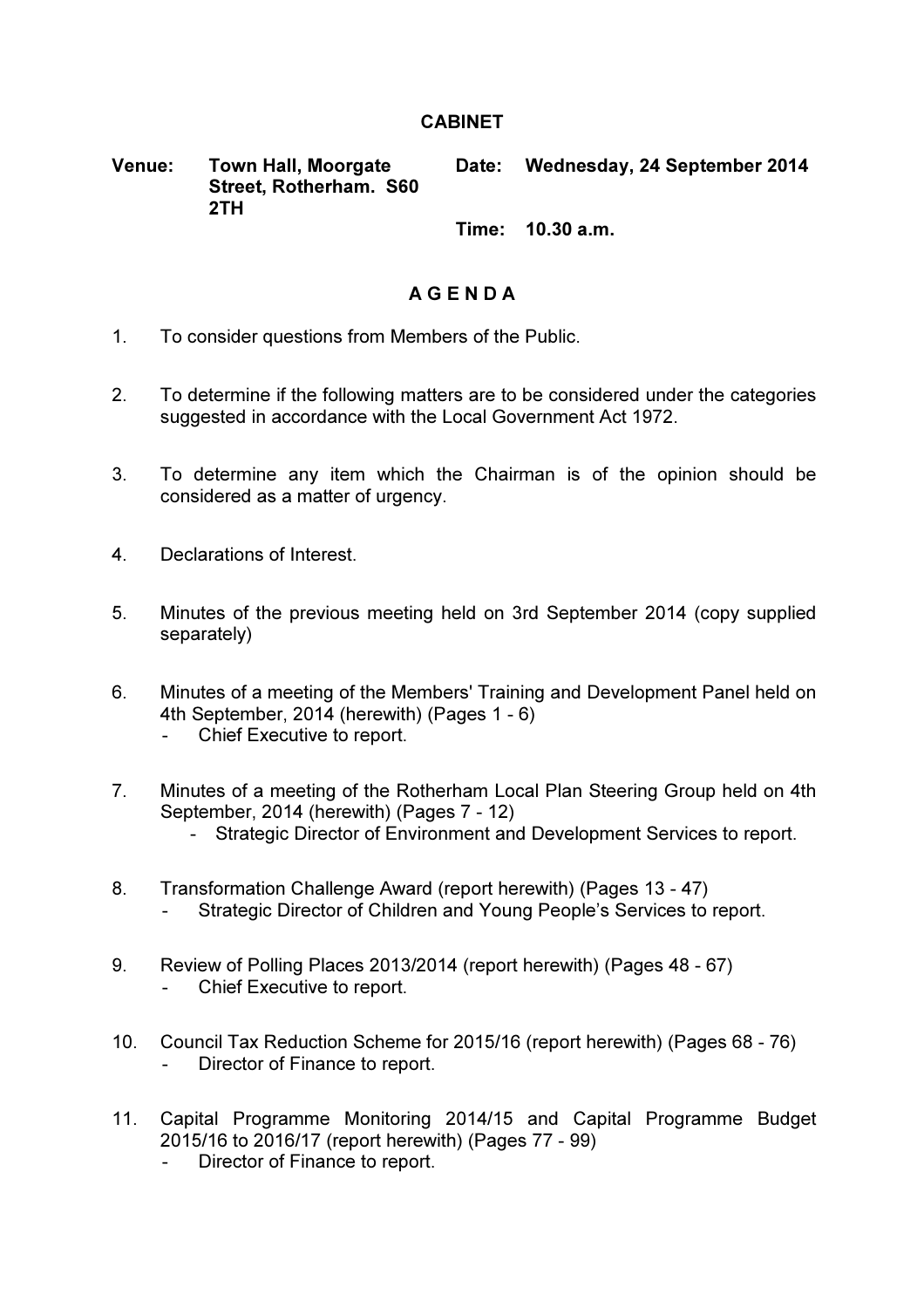- 12. RLSCB Child Sexual Exploitation Action Plan 2014/15 First Quarter Report (herewith) (Pages 100 - 115)
	- Strategic Director of Children and Young People's Services to report.
- 13. Rotherham Local Plan: Local Development Scheme (report herewith) (Pages 116 - 129)
	- Strategic Director of Environment and Development Services to report.
- 14. Rotherham Local Plan: Public Consultation (report herewith) (Pages 130 134) Strategic Director of Environment and Development Services to report.
- 15. Revised Statement of Community Involvement (report herewith) (Pages 135 154)
	- Strategic Director of Environment and Development Services to report.
- 16. Review of Directly Managed Community Centres (report herewith) (Pages 155 162)
	- Strategic Director of Environment and Development Services to report.
- 17. Award of the Tender for the Provision of Road Markings (report herewith) (Pages 163 - 165)
	- Strategic Director of Environment and Development Services to report.
- 18. Green Waste Service Summer Only Collection (report herewith) (Pages 166 168)
	- Strategic Director of Environment and Development Services to report.
- 19. Expectations and Aspirations : Co-production in Rotherham (report herewith) (Pages 169 - 203)
	- Strategic Director of Neighbourhoods and Adult Services to report.
- 20. Exclusion of the Press and Public.

Resolved:- That, under Section 100A(4) of the Local Government Act 1972 (as amended March 2006), the press and public be excluded from the meeting for the following items of business on the grounds that they involve the likely disclosure of exempt information as defined in Paragraph 3 of Part I of Schedule 12A to the Local Government Act 1972 (information relating to the financial or business affairs of any particular person (including the Council)).

- 21. Approval of Tender for the Provision of Bituminous Macadam (advance notice given) (report herewith) (Pages 204 - 206)
	- Strategic Director of Environment and Development Services to report.